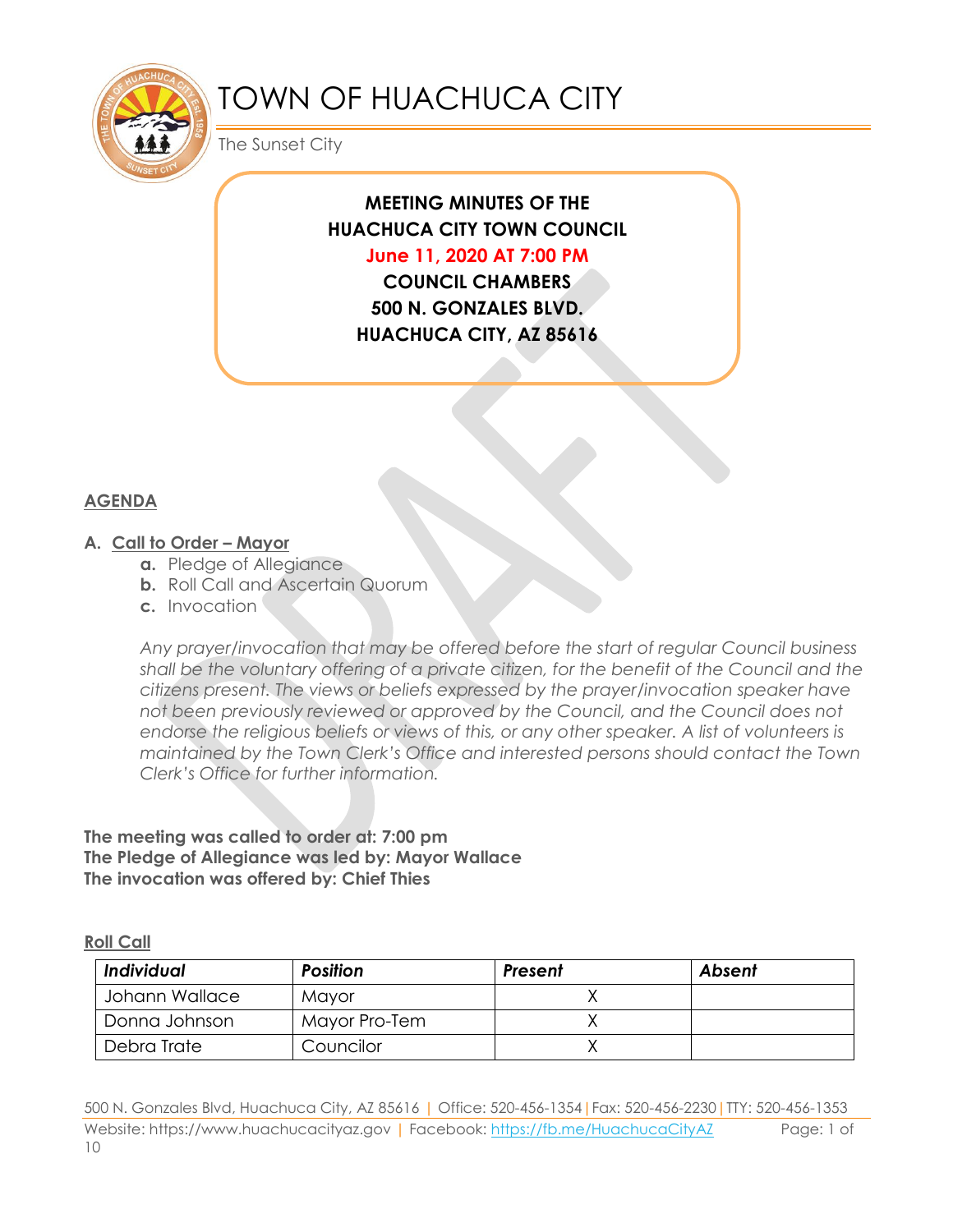| Christy Hirshberg       | Councilor            |  |
|-------------------------|----------------------|--|
| <b>Joy Banks</b>        | Councilor            |  |
| Cynthia Butterworth     | Councilor            |  |
| Jean Post               | Councilor            |  |
| Philip Cushman          | <b>Town Manager</b>  |  |
| Janine Rustine          | <b>Town Clerk</b>    |  |
| <b>Thomas Benavidez</b> | <b>Town Attorney</b> |  |

# **B. Call to the Public – Mayor**

*A.R.S. 38-431.01 states the Public Body may make an open call to the public during a public meeting, subject to reasonable time, place and manner restrictions, to allow individuals to address the public body on any issue within the jurisdiction of the Public Body. At the conclusion of an open call to the public, individual members of the Public Body may respond to criticism made by those who have addressed the Public Body, may ask staff to review a matter or may ask that a matter be put on a future agenda. However, members of the Public Body shall not discuss or take legal action on matters raised during an open call to the public unless the matters are properly noticed for discussion and legal action.*

# **C. Consent Agenda - Mayor**

*All items listed in the Consent Agenda are considered routine matters and will be enacted by one motion of the Council. There will be no separate discussion of these items unless a Member of the Town Council requests that an item or items be removed for discussion. Council Members may ask questions without removal of the item from the Consent Agenda. Items removed from the Consent Agenda are considered in their normal sequence as listed on the agenda, unless called out of sequence.*

- **C.1.** Consider approval of the minutes of the Council meeting held on May 28, 2020.
- **C.2.** Consider approval of the minutes of the Council Work Session held on May 28, 2020.
- **C.3** Payment to k12 handhelds in the amount of \$6,575.
- **C.4.** Consider approval of the Payment Approval Report in the amount of \$121,857.65

| Motion C: Open item for discussion and/or action |                                  | Action: Open |
|--------------------------------------------------|----------------------------------|--------------|
| <b>Moved by: Mayor Wallace</b>                   | Seconded by: Councilor Hirshberg |              |

| Motion C: Item C.1 & C.2               |                       |       | <b>Action: Approved</b> |
|----------------------------------------|-----------------------|-------|-------------------------|
| Moved by: Mayor Wallace   Seconded by: | <b>ProTem Johnson</b> | Mavor |                         |

500 N. Gonzales Blvd, Huachuca City, AZ 85616 | Office: 520-456-1354|Fax: 520-456-2230|TTY: 520-456-1353 Website: https://www.huachucacityaz.gov | Facebook:<https://fb.me/HuachucaCityAZ> Page: 2 of 10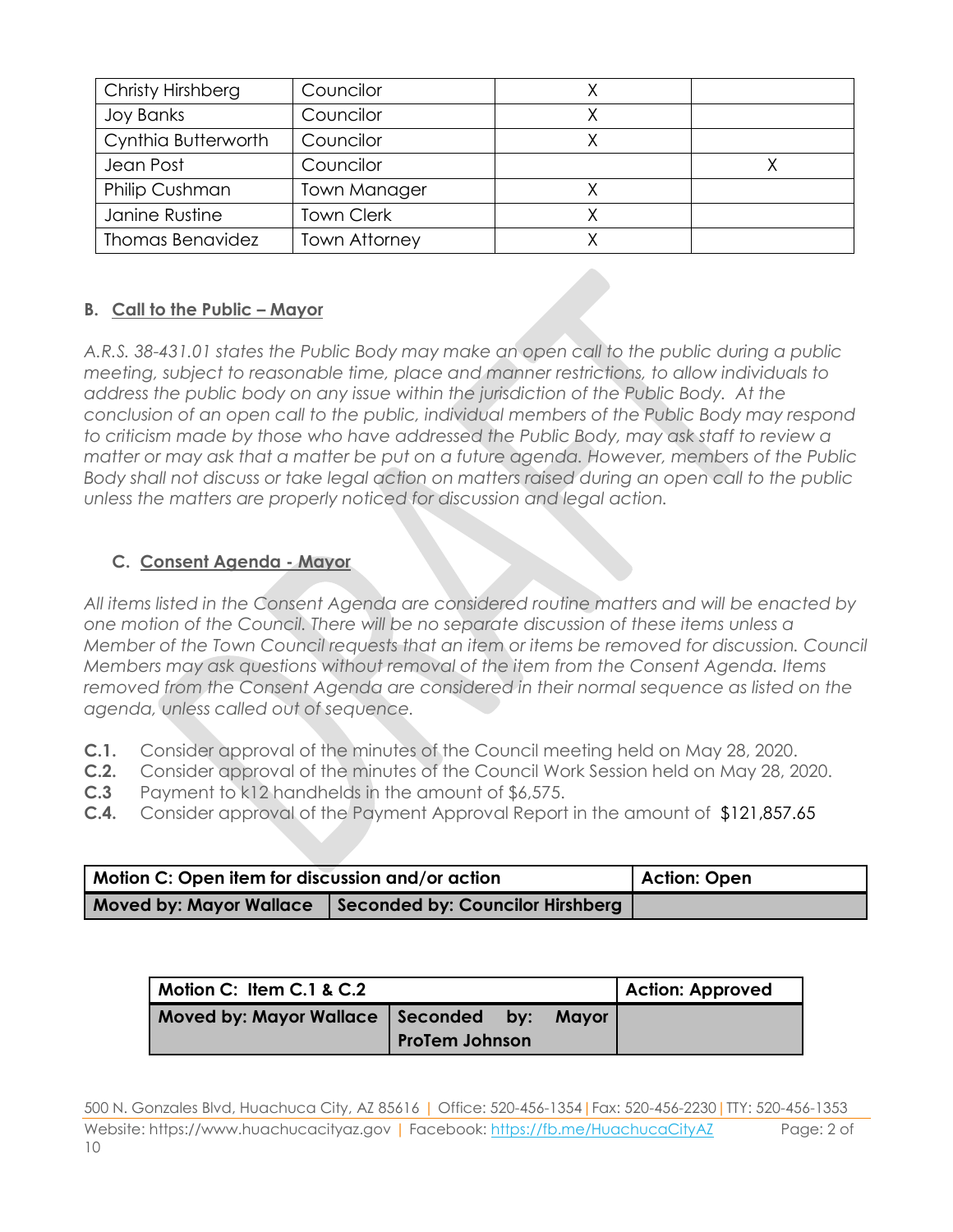#### **C.3 pulled for question:**

**Mayor ProTem:** What is this cost for K12 Handheld?

**Director Harvey:** This is the grant money for the Digital History Project which we already received.

| Motion C: Item C.3                               |                    | <b>Action: Approved</b> |
|--------------------------------------------------|--------------------|-------------------------|
| Moved by: Mayor Wallace   Seconded by: Councilor | <b>Butterworth</b> |                         |

#### **C.4 pulled for question:**

**Ms. Banks:** The payment approval reports don't match**.** 

**Manager Cushman:** We had to add some invoices**.** 

**Clerk Rustine:** The council packets were already made prior to the finished report that is why there is the extra handout with the new amount**.** The new amount was put on the agendas in the correct amount of time.

| Motion C: Item C.4                               |           | <b>Action: Approved</b> |
|--------------------------------------------------|-----------|-------------------------|
| Moved by: Mayor Wallace   Seconded by: Councilor | Hirshberg |                         |

#### **D. Unfinished Business before the Council – Mayor**

*Public comment will be taken at the beginning of each agenda item, after the subject has been announced by the Mayor and explained by staff. Any citizen, who wishes, may speak one time for five minutes on each agenda item before or after Council discussion. Questions from Council Members, however, may be directed to staff or a member of the public through the Mayor at any time.*

#### **E. New Business Before Council - Mayor**

*Public comment will be taken at the beginning of each agenda item, after the subject has been announced by the Mayor and explained by staff. Any citizen, who wishes, may speak one time for five minutes on each agenda item before or after Council discussion. Questions from Council Members, however, may be directed to staff or a member of the public through the Mayor at any time.*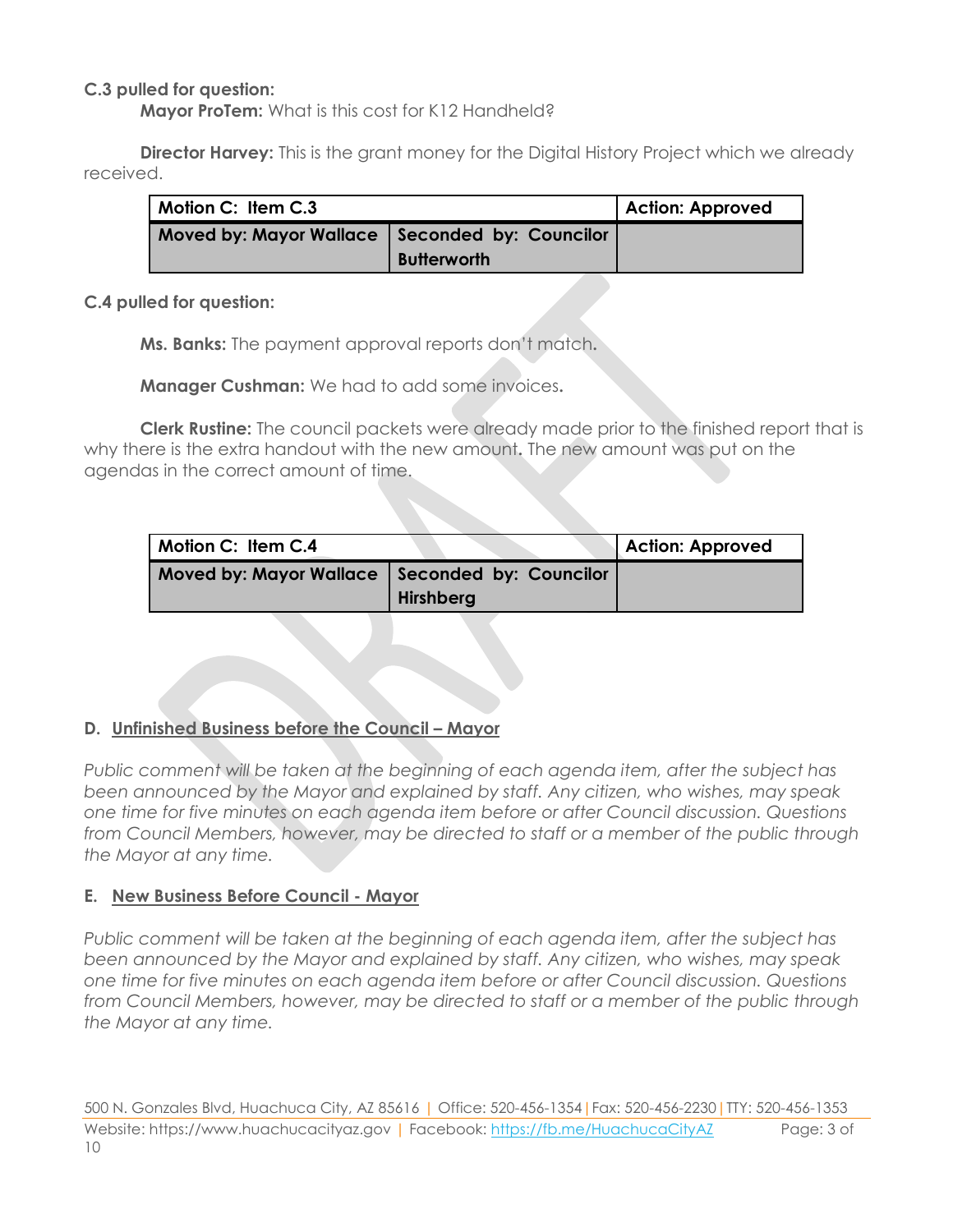**E.1 Discussion and Direction Only [Manager Cushman]:** Budget Preparation – Staff will present a draft budget for Council discussion and/or direction to staff. All Town revenues and expenses may be discussed. The tentative budget will be adopted at a future public meeting

| Motion E.1: Open item for discussion and/or action |                              | Action: Open |
|----------------------------------------------------|------------------------------|--------------|
| <b>Moved by: Mayor Wallace</b>                     | Seconded by: Councilor Trate |              |

Manager Cushman: What you have in front of you is the tentative budget. We were looking into cutting 5% we did not make it but we still managed to cut 1%. I would like to give our new finance director a chance to speak, she's not prepared to speak about the budget yet though.

Laura Wenc: I'm a local and I come from the County. I have a lot of different experience in different accounting from all over the Country.

#### **Manager Cushman: Revenue**

| <b>Total Tax</b>                  | <b>Current Actual</b><br>\$653,248.19 | <b>Future Year</b><br>\$639,971.21 |  |
|-----------------------------------|---------------------------------------|------------------------------------|--|
| <b>Total Licenses and Permits</b> | \$18,730.65                           | \$20,500.00                        |  |
| <b>Intergovernmental Revenue</b>  | \$206,019.55                          | \$248,099.00                       |  |
| <b>Charges for Service:</b>       | \$62,750.11                           | \$31,550.00                        |  |
| <b>Total Fines:</b>               | \$99,718.15                           | \$108,500.00                       |  |
| <b>Miscellaneous Revenue</b>      | \$660,235.39                          | \$897,119.00                       |  |
| <b>Town Grants</b>                | \$120,449.29                          | \$2,837,197.79                     |  |

**Councilor Trate:** What is the miscellaneous under the miscellaneous revenue?

**Manager Cushman:** We can look into that and see what exactly those accounts are**.** 

**Expenses**

**Council: \$60,634.08 \$78,550.00**

500 N. Gonzales Blvd, Huachuca City, AZ 85616 | Office: 520-456-1354|Fax: 520-456-2230|TTY: 520-456-1353 Website: https://www.huachucacityaz.gov | Facebook:<https://fb.me/HuachucaCityAZ> Page: 4 of 10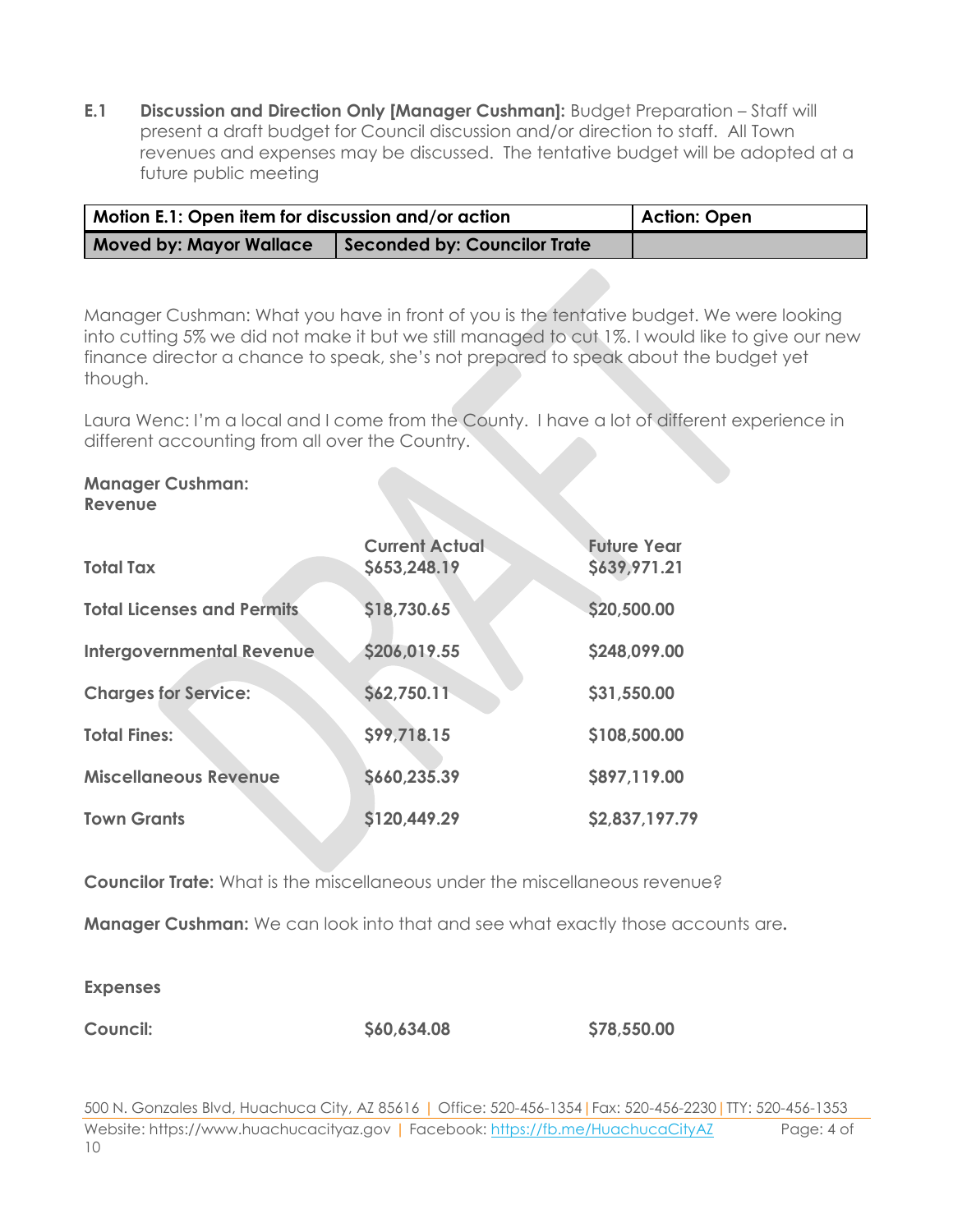| <b>General Admin:</b> | \$325,089.77 | \$352,113.00 |
|-----------------------|--------------|--------------|
| <b>Magistrate:</b>    | \$47,638.24  | \$64,018.00  |
| $\Pi$ :               | \$44,598.32  | \$64,295.00  |
| Police:               | \$549,792.40 | \$643,885.00 |

**Mayor ProTem Johnson:** What about the PSPRS it is \$0 this year.

**Chief Thies:** We moved it into employee benefits.

| <b>Animal Shelter:</b>                    | \$31,878.37  | \$6,500.00     |
|-------------------------------------------|--------------|----------------|
| Fire:                                     | \$421,414.42 | \$425,200.00   |
| <b>Building Regulation:</b>               | \$43,594.32  | \$56,620.00    |
| <b>Public Works:</b>                      | \$60,088.71  | \$62,415.00    |
| <b>City Pool:</b>                         | \$13,018.27  | \$20,952.00    |
| <b>Summer Splash:</b>                     | \$2,381.19   | \$4,950.00     |
| <b>Parks &amp; Recreation:</b>            | \$3,971.30   | \$10,260.00    |
| Library & Community Services: \$97,044.09 |              | \$120,988.00   |
| <b>City Bus</b>                           | \$551.15     | \$2,700.00     |
| <b>Senior Center</b>                      | \$4,876.95   | \$7,000.00     |
| <b>Town Grants</b>                        | \$36,560.77  | \$2,862,491.00 |
| <b>Total Revenue:</b>                     |              | \$4,782,937.00 |
| <b>Total Expenditure:</b>                 |              | \$4,782,937.00 |
| <b>Fire Truck Fund</b>                    | \$0          | \$0            |

500 N. Gonzales Blvd, Huachuca City, AZ 85616 | Office: 520-456-1354|Fax: 520-456-2230|TTY: 520-456-1353 Website: https://www.huachucacityaz.gov | Facebook:<https://fb.me/HuachucaCityAZ> Page: 5 of 10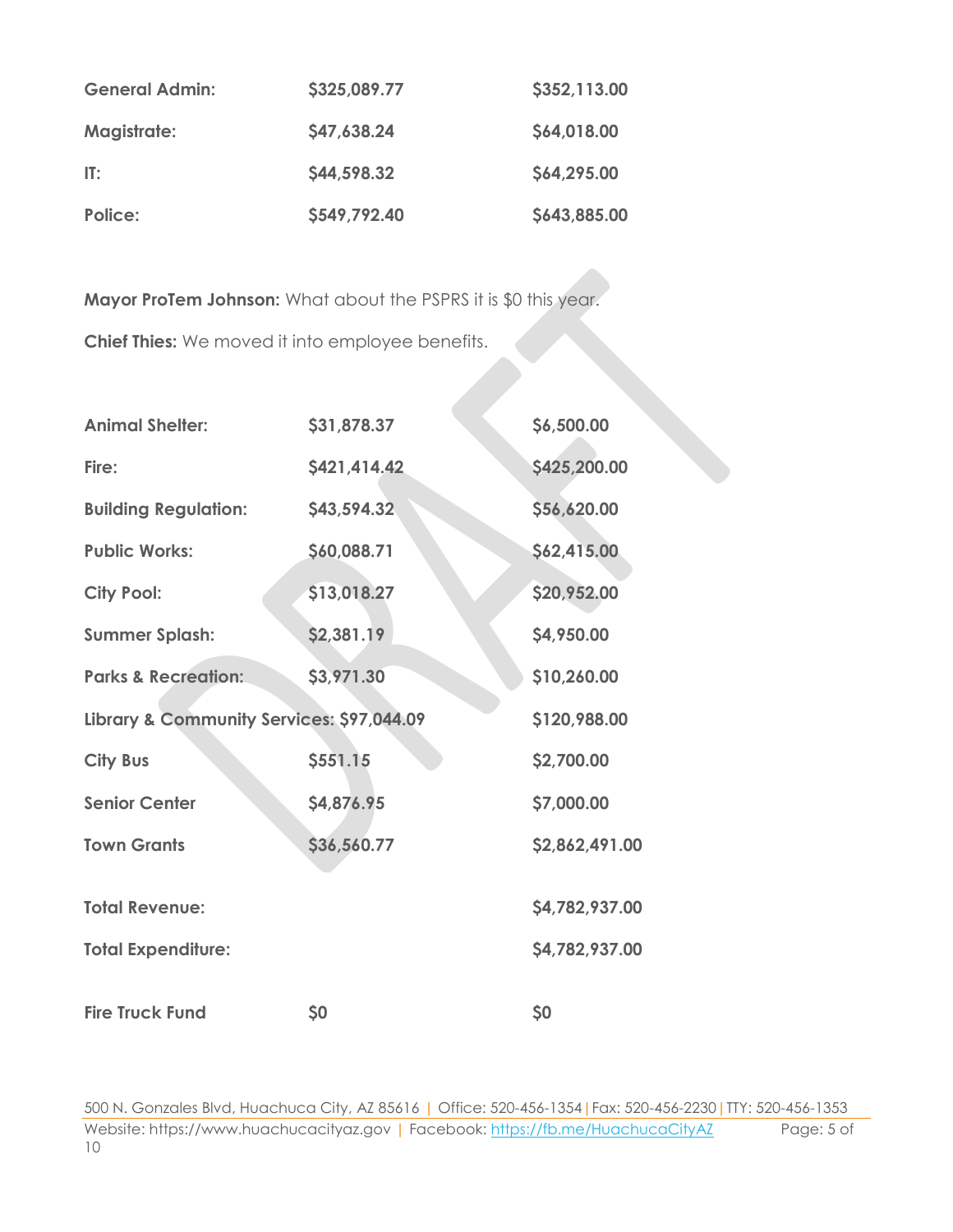| <b>Water Fund</b>            |                |                |
|------------------------------|----------------|----------------|
| <b>Water Revenue</b>         | \$319,282.19   | \$333,470.00   |
| <b>Water Expenditures:</b>   | \$220,150.48   | \$333,470.00   |
| <b>Sewer Fund</b>            |                |                |
| <b>Sewer Revenue</b>         | \$207,387.26   | \$226,200.00   |
| <b>Sewer Expenditures</b>    | \$146,122.16   | \$226,200.00   |
| <b>Garbage Fund</b>          |                |                |
| <b>Garbage Revenue</b>       | \$115,838.48   | \$145,200.00   |
| <b>Garbage Expenditures</b>  | \$115,888.16   | \$145,200.00   |
| <b>Landfill Fund</b>         |                |                |
| <b>Landfill Revenue</b>      | \$1,133,745.05 | \$1,384,100.00 |
| <b>Landfill Expenditures</b> | \$1,247,538.26 | \$1,439,100.00 |
| <b>Holiday Fund Donation</b> | \$3,739.64     | \$4,000.00     |
|                              |                |                |

**E.2 Discussion only [Director Harvey]:** Update on the Huachuca City History Project

| Motion E.2: Open item for discussion and/or action |         |  |  |               | <b>Action: Open</b> |
|----------------------------------------------------|---------|--|--|---------------|---------------------|
| Moved by: Mayor Wallace   Seconded by: Mayor       | Johnson |  |  | <b>ProTem</b> |                     |

Suzanne: Just very quickly I wanted to thank everyone for approving this project. We want to make the history of the Town accessible for everyone.

Karen: The website is now up for viewing<https://huachucacityhistory.org/>

The Huachuca City Public Library is working on this project to create an online town history, including interviews, stories, photos, maps, and more. The goal of this project is to gather and make accessible a digital history repository for the town of Huachuca City and the immediately surrounding area. Huachuca City was founded in 1958. We are very grateful to those who have contributed to this project. This is a project of the Huachuca City Public Library. The assets included here include photos, stories, maps, text, interviews, movies, and other artifacts. If you have assets you'd like to see included here or more information to add, contact us at library (at) huachucacityaz (dot) gov. This project is supported by the Arizona State Library, Archives & Public Records, a division of the Secretary of State, with federal funds from the Institute of Museum and Library Services.We need your help to make this project a

500 N. Gonzales Blvd, Huachuca City, AZ 85616 | Office: 520-456-1354|Fax: 520-456-2230|TTY: 520-456-1353 Website: https://www.huachucacityaz.gov | Facebook:<https://fb.me/HuachucaCityAZ> Page: 6 of 10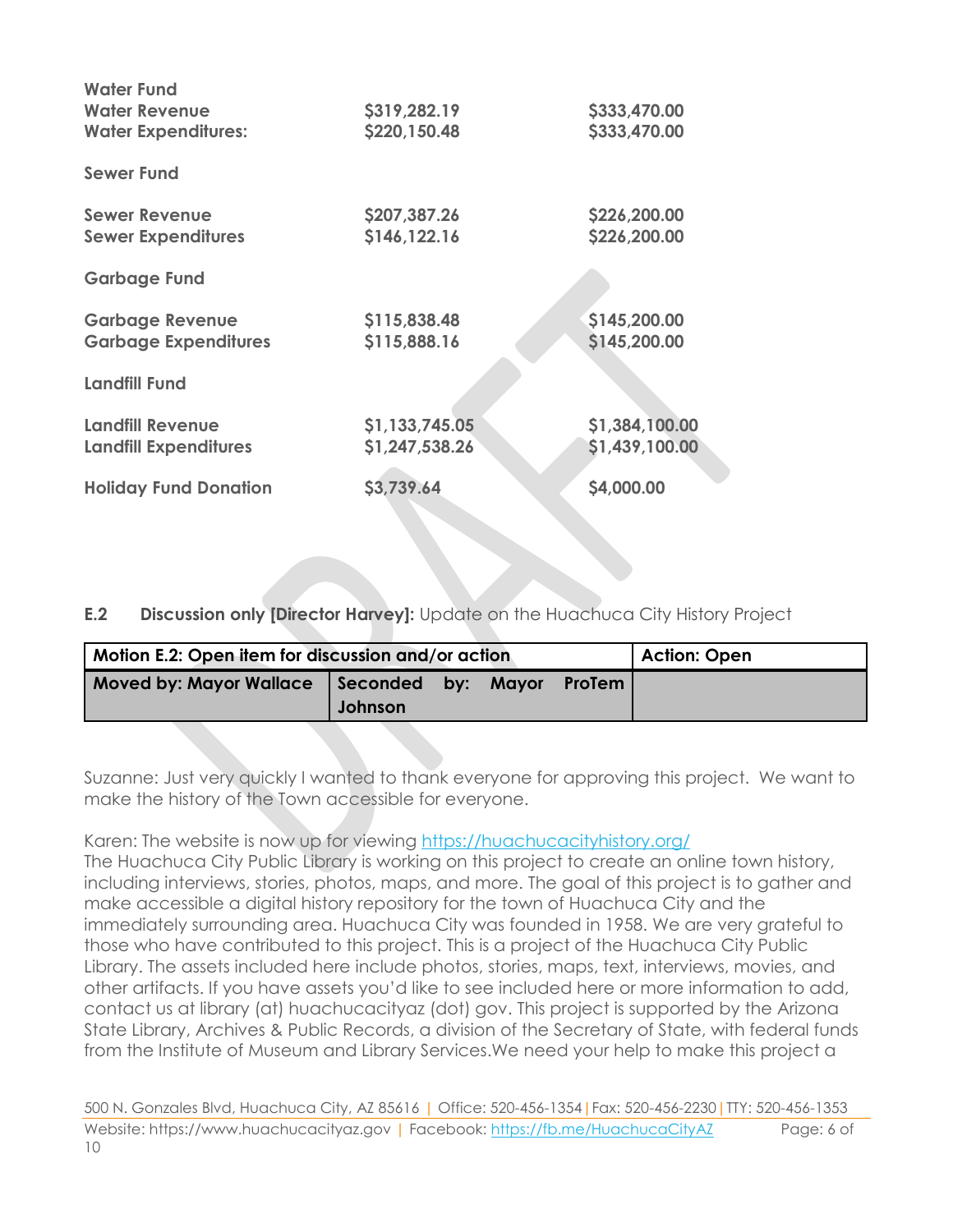success! If you have content to contribute, please contact us. For more information, visit the library, like us on Facebook, email us, or call 520-456-1063.

### **E.3 Discussion and/or Action [Manager Cushman]:** Possible resignation of the Town Clerk.

| Motion E.3: Open item for discussion and/or action | Action: Open                     |  |
|----------------------------------------------------|----------------------------------|--|
| <b>Moved by: Mayor Wallace</b>                     | Seconded by: Councilor Hirshberg |  |

| <b>Motion E.3: resignation accepted</b>      |                       |  | <b>Action: Approved</b> |
|----------------------------------------------|-----------------------|--|-------------------------|
| Moved by: Mayor Wallace   Seconded by: Mayor | <b>ProTem Johnson</b> |  |                         |

- **E.4 Moved to end of meeting**
- **E.5 Discussion and/or Action [Chief Thies]:** APPROVAL OF RESOLUTION NO. 2020-09, ADOPTING AN UPDATED PUBLIC SAFETY PERSONNEL RETIREMENT SYSTEM ["PSPRS"] FUNDING POLICY FOR THE TOWN.

| Motion E.5: Open item for discussion and/or action | <b>Action: Open</b>          |     |  |
|----------------------------------------------------|------------------------------|-----|--|
| <b>Moved by: Mayor Wallace</b>                     | Seconded<br><b>Hirshberg</b> | bv: |  |

**Mayor Wallace**: We have to do this every year with the new funding liability letter.

| <b>Motion E.5:</b>                               | Action: Approved |  |
|--------------------------------------------------|------------------|--|
| Moved by: Mayor Wallace   Seconded by: Councilor | <b>Hirshberg</b> |  |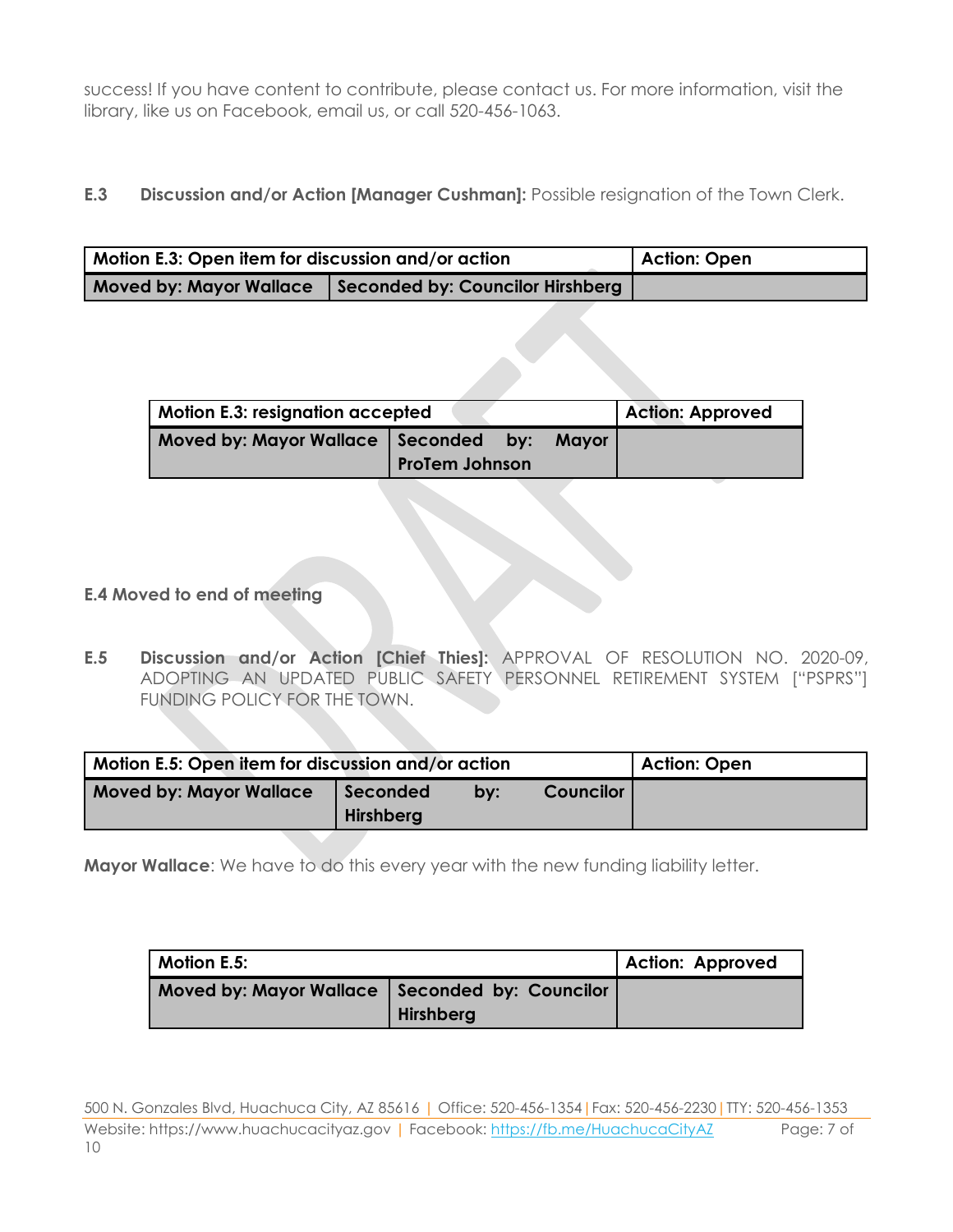**E.6 Discussion and/or Action [Manager Cushman]**: RESOLUTION NO. 2020-10 A RESOLUTION OF THE MAYOR AND COUNCIL OF THE TOWN OF HUACHUCA CITY, ARIZONA, AUTHORIZING THE TOWN TO ENTER INTO AN INTERGOVERNMENTAL AGREEMENT WITH COCHISE COUNTY FOR ELECTION SUPPLIES AND SERVICES

| Motion E.6: Open item for discussion and/or action | Action: Open                                                 |  |
|----------------------------------------------------|--------------------------------------------------------------|--|
|                                                    | Moved by: Mayor Wallace   Seconded by: Councilor Butterworth |  |

**Mayor Wallace:** This is something we need to do with the upcoming election.

| Motion E.6: |                                                                       |  |  | <b>Action: Approved</b> |  |
|-------------|-----------------------------------------------------------------------|--|--|-------------------------|--|
|             | Moved by: Mayor Wallace   Seconded by: Mayor<br><b>ProTem Johnson</b> |  |  |                         |  |

**E.4 Discussion and/or Action [Manager Cushman]**: Executive [closed] session, pursuant to A.R.S. 38-431.03(A)(1), to interview applicants and discuss hiring a new Town Clerk. Following the executive session, the Council might take action to hire a new Town Clerk or it might direct staff concerning further recruitment activity.

| Motion E.4: Open item for discussion and/or action |                                      |  |  |  | Action: Open |
|----------------------------------------------------|--------------------------------------|--|--|--|--------------|
| <b>Moved by: Mayor Wallace</b>                     | Seconded by: Mayor ProTem<br>Johnson |  |  |  |              |

**In Executive- 8:12 pm motion by Mayor Wallace, Seconded by Councilor Butterworth Exit Executive- 8:55 pm motion by Mayor Wallace Seconded by Councilor Hirshberg**

| Motion E.4 Direction to staff provide more employment   Action: Approved |                       |  |  |  |  |  |  |
|--------------------------------------------------------------------------|-----------------------|--|--|--|--|--|--|
|                                                                          |                       |  |  |  |  |  |  |
| information to Council                                                   |                       |  |  |  |  |  |  |
| Moved by: Mayor Wallace   Seconded by: Mayor                             |                       |  |  |  |  |  |  |
|                                                                          | <b>ProTem Johnson</b> |  |  |  |  |  |  |

**F. Manager and/or Director reports: Manager Cushman:** We are in a few crises, the COVID crisis. The financial crisis but since we were so poor to begin with we really haven't felt it. The personnel changes, having three managers in six months, the resignation of the finance clerk, and the resignation of the town clerk. The death of George Floyd. The barracks in North Huachuca City.

<sup>500</sup> N. Gonzales Blvd, Huachuca City, AZ 85616 | Office: 520-456-1354|Fax: 520-456-2230|TTY: 520-456-1353 Website: https://www.huachucacityaz.gov | Facebook:<https://fb.me/HuachucaCityAZ> Page: 8 of 10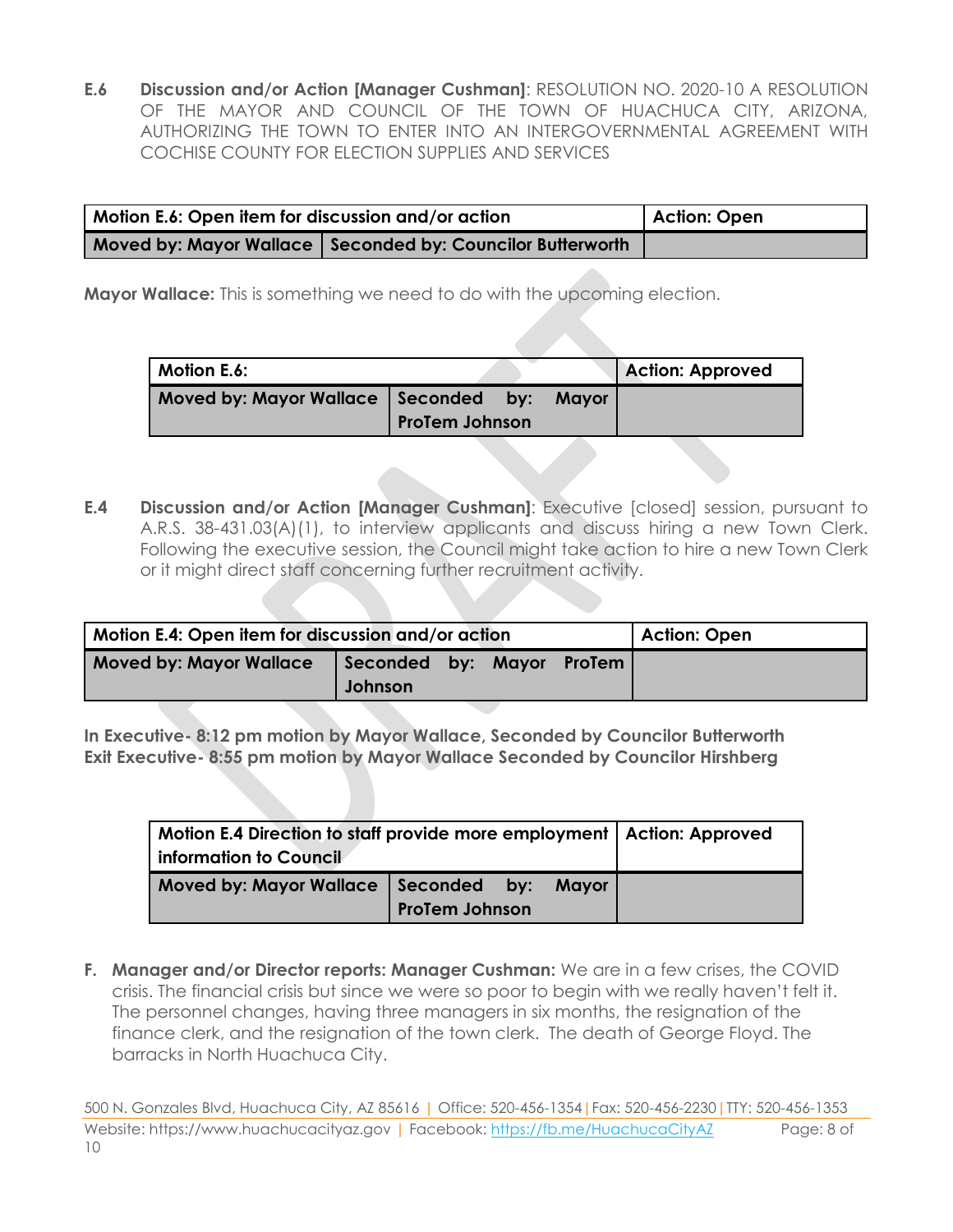**Chief Thies:** There is a lot going on with COVID and the death of George Floyd, things are changing and we have to change with them**.**

**Mayor Wallace:** Dr. Johnson can you say anything about the old Family Dollar?

**Dr. Johnson:** We are in the process of doing a Conditional Use Permit with them.

# **G. Items to be placed on future agendas: Budget**

- **H. Reports of Current Events by Council: Councilor Banks**: I had a great zoom meeting with the local NAACP there was over 100 people on the Zoom meeting. There was a march from the mall to the police station the other day and Chief Thrasher was involved making sure everything went well. **Councilor Butterworth:** We have a TAC meeting for the SVMPO and the signal project is moving. They will be doing a survey on the speed limit through the Town. **Mayor Wallace**: I had the pleasure to get interviewed for the history project and I'm looking forward to the finished project.
- **I. Adjournment**

| Motion: to Adjourn                     |                       |       | Action: Approved |
|----------------------------------------|-----------------------|-------|------------------|
| Moved by: Mayor Wallace   Seconded by: | <b>ProTem Johnson</b> | Mavor |                  |

**Meeting Adjourned: 9:10 pm**

Approved by Mayor Johann R. Wallace on June 25, 2020.

Mr. Johann R. Wallace Mayor

\_\_\_\_\_\_\_\_\_\_\_\_\_\_\_\_\_\_\_\_\_\_\_\_\_\_\_\_\_\_\_\_\_\_\_\_

Attest:

Ms. Janine Rustine, Town Clerk

Seal:

500 N. Gonzales Blvd, Huachuca City, AZ 85616 | Office: 520-456-1354|Fax: 520-456-2230|TTY: 520-456-1353 Website: https://www.huachucacityaz.gov | Facebook:<https://fb.me/HuachucaCityAZ> Page: 9 of 10